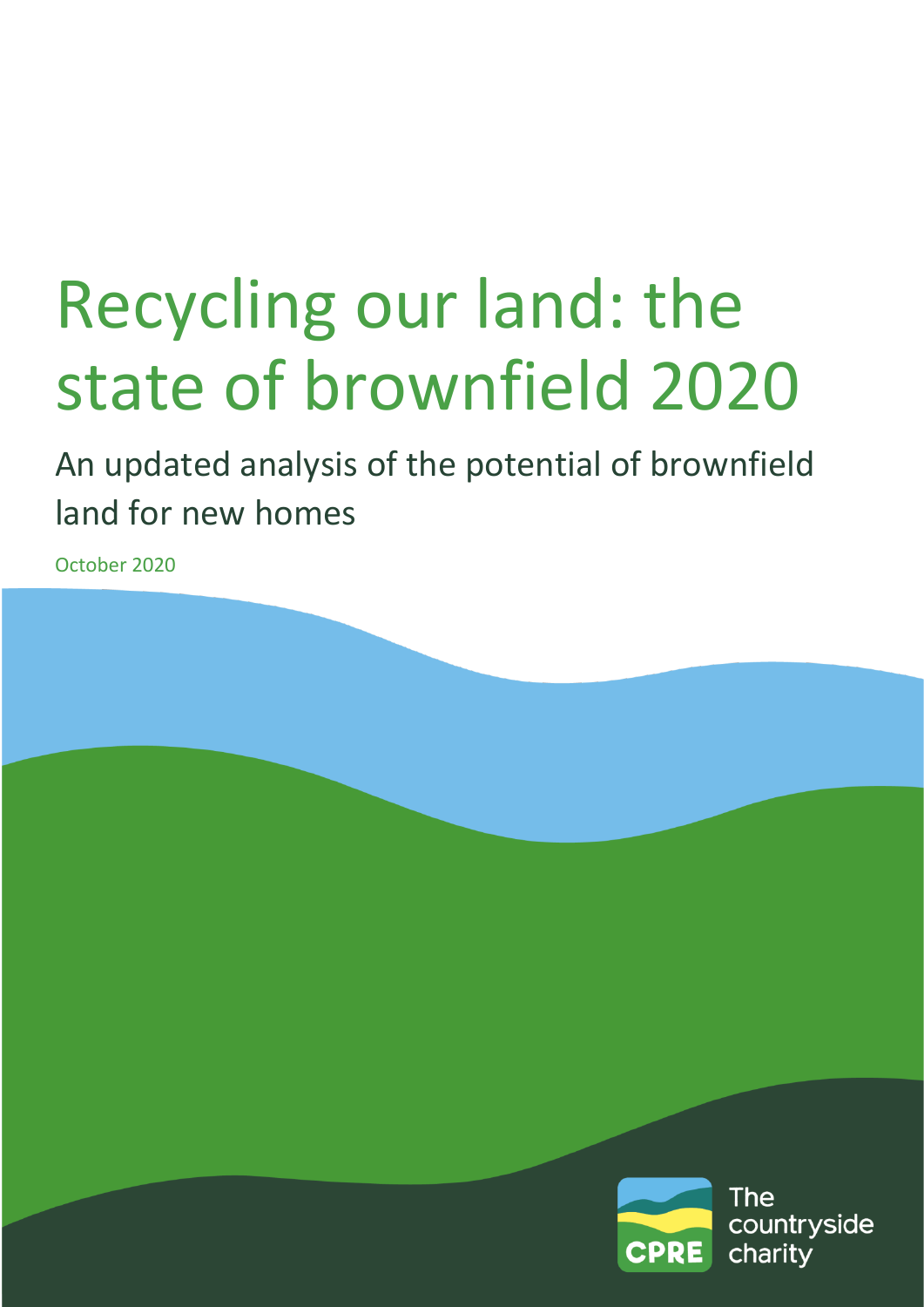

## Executive summary

Brownfield land – land previously built on – that is suitable for housing is a valuable resource because it provides an alternative to losing precious greenfield land to development. In turn, greenfield land can continue to provide many benefits in terms of fair access to green space near to where people live, space for nature and people, and mitigation of the climate emergency.

Understanding how much brownfield land there is in England and how this land is being used is vital to ensuring that this resource meets its full potential. The re-use of brownfield land for residential development has many benefits, including often being close to where people already live and work, with infrastructure such as public transport, schools and shops already in place. Ultimately, brownfield allows for the provision of the homes we need, where we need them. The government has identified capacity for 1.3 million homes on local authority brownfield registers, which is an increase of 19% over the figure of 1.077 million figure we reported in our 2019 research. Of the 1.3 million homes identified, more detailed analysis of brownfield registers by CPRE, the countryside charity has uncovered the following:

- Brownfield registers show that there is enough brownfield land for 1,061,346 housing units over nearly 21,000 sites, covering almost 25,000 hectares.
- There is currently planning permission for 565,564 units, or 53% of the total brownfield housing capacity.
- There is currently land provision for over 1.5 million homes using brownfield land and other land with planning permission, providing enough land to meet the government's 300,000 homes a year target for the rest of this parliament.
- $\mathcal{L}_{\mathcal{A}}$ Brownfield sites that have begun being developed and have since been omitted from the registers provide an additional housing capacity of 78,000 units. Bringing the total brownfield housing capacity to 1,144,665 units.
- Since the first registers, a total of 7,383 sites have been added and 4,694 sites omitted from the registers. Of these, 2,844 or 61% could be matched with development projects.
- There have been 2,689 net additions to the registers since their conception, providing an additional 145,206 housing unit capacity.

#### Recommendations

- The introduction of a stronger 'brownfield first' policy in any new planning system is crucial to ensure that these 1.3 million sites are built out before any development on greenfield land. The retention and improvement of brownfield registers and the development of a national brownfield map will be crucial in continuing to identify and harness this valuable resource.
- Housing investment funding should be reformed to encourage the regeneration of the Midlands and the north of England, allowing for the plentiful brownfield land resource to be effectively harnessed in areas of particular regeneration need.
- **Lacal communities should be provided with sufficient time and stronger mechanisms for bringing** brownfield land forward as a source of land supply, such as increased compulsory purchase powers. Local authorities should also have increased control of the order in which development land is built so that suitable brownfield sites are developed first.
- **Brownfield sites should be developed to high design standards and with a substantial proportion** of genuinely affordable homes to meet local needs, as well as the use of modern methods of construction which allow homes to be built more quickly.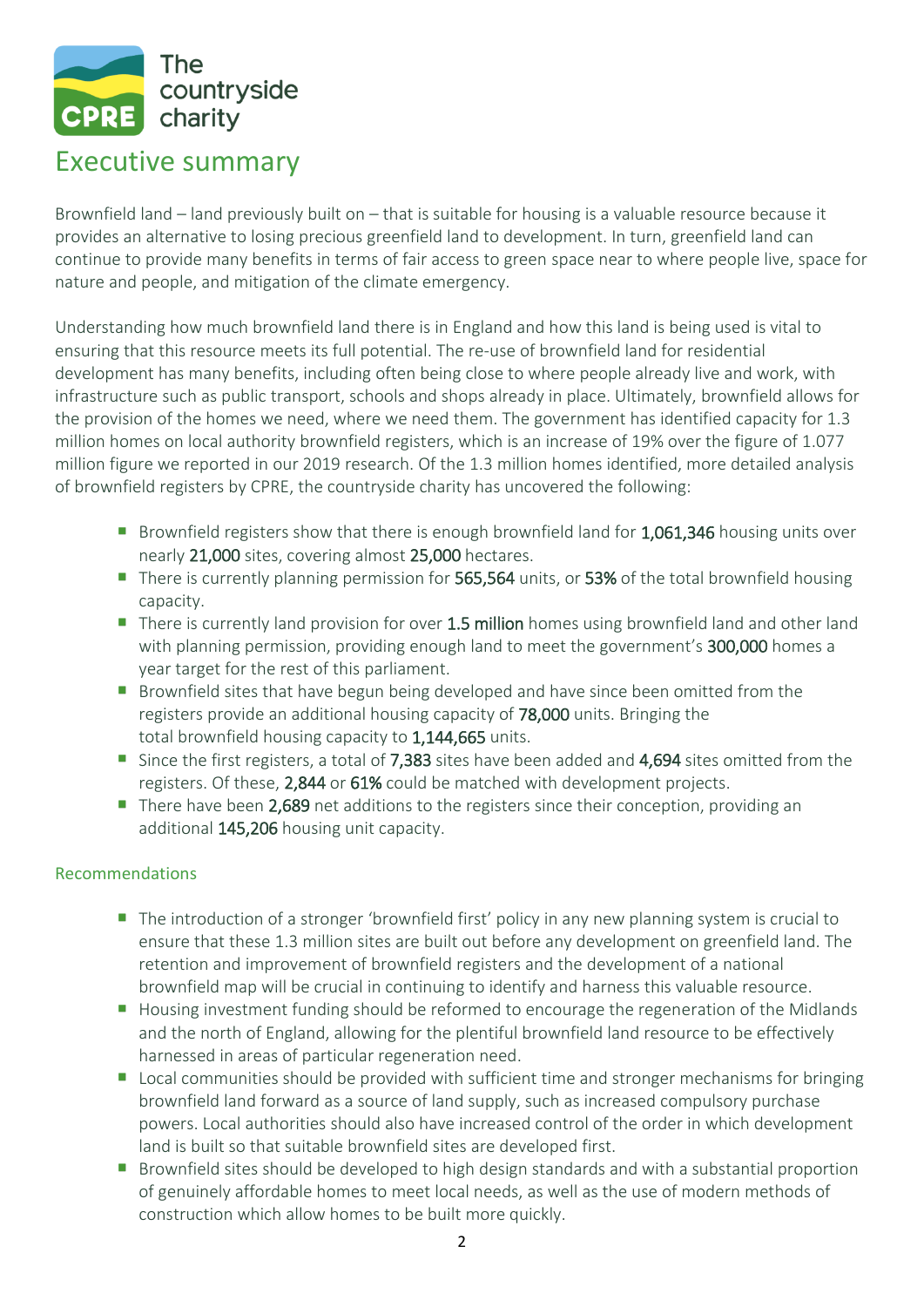

## Introduction

 $\overline{a}$ 

Brownfield registers, first introduced in April 2017 following CPRE, the countryside charity's 'Waste of space' campaign, have provided us with the information required to determine how brownfield land is currently being used in England. Many brownfield sites have come forward since the first brownfield register and many have also been removed. But the fate of sites omitted from successive registers has been unknown until now.

There are also questions as to how brownfield registers will sit within the radical changes proposed to local planning by the government's Planning White Paper, published in August 2020. In the accompanying consultation paper 'Changes to the Current Planning System' the government undertook to review the role of brownfield registers. CPRE strongly believes that the registers should be retained, improved and regularly updated. The evidence we present in this report shows that registers are now beginning to fulfil their role in encouraging local authorities to more proactively identify brownfield land capacity, and thereby reduce pressure for the unnecessary development of greenfield sites. However, there is still plenty of scope for local practice to improve and for still more sites to be proactively identified.

This update of the State of Brownfield series builds upon the questions asked in previous reports including what the current housing capacity of brownfield land is and how much of this land has planning permission. It also seeks to explore the fate of sites that have been removed from the registers.

# What is the current capacity of brownfield land in England?

The current housing capacity of brownfield land was calculated by identifying those brownfield registers that had been updated since February 2019. The registers were obtained through searches of local planning authority (LPA) websites between January and May 2020. There were 231 updated brownfield registers since the previous report out of a potential 343 LPA registers.<sup>1</sup> Where registers had not been updated, the most up-to-date figures were used. Full details of the methodology used can be viewed in the State of Brownfield 2019 report. 2

We found that the current minimum brownfield land housing capacity is 1,061,346 units. This is a decrease of 15,946 (-1.5%) units since the 2019 report. In addition, the area of brownfield land also decreased since 2019 from 26,002 hectares to 24,684 hectares a decrease of 1,318 hectares (-5.2%). However, the number of brownfield sites identified on brownfield registers increased from 18,277 to 20,750, an increase of 2,473 (12.7%) sites (Table 1). Much of this housing capacity is spread throughout England, but there are particular concentrations in London (capacity for 289,988 homes), the north west (168,194) and south east (133,192).

Although the total number of units and hectares of available brownfield land have decreased since the previous report, the number of sites actually increased. This could be due to an increased number of large sites (0.5 hectares or above) being omitted since the previous brownfield registers were released and an increased number of small sites being added. The omission of larger sites may be due to now being under development (see below), and an increased number of smaller sites coming forward. Or it could be the

<sup>&</sup>lt;sup>1</sup> MHCLG Brownfield Land, available at: https://digital-land.github.io/dataset/brownfield-land/

<sup>2</sup> CPRE, State of Brownfield 2019, available at: https://www.cpre.org.uk/resources/state-of-brownfield-2019/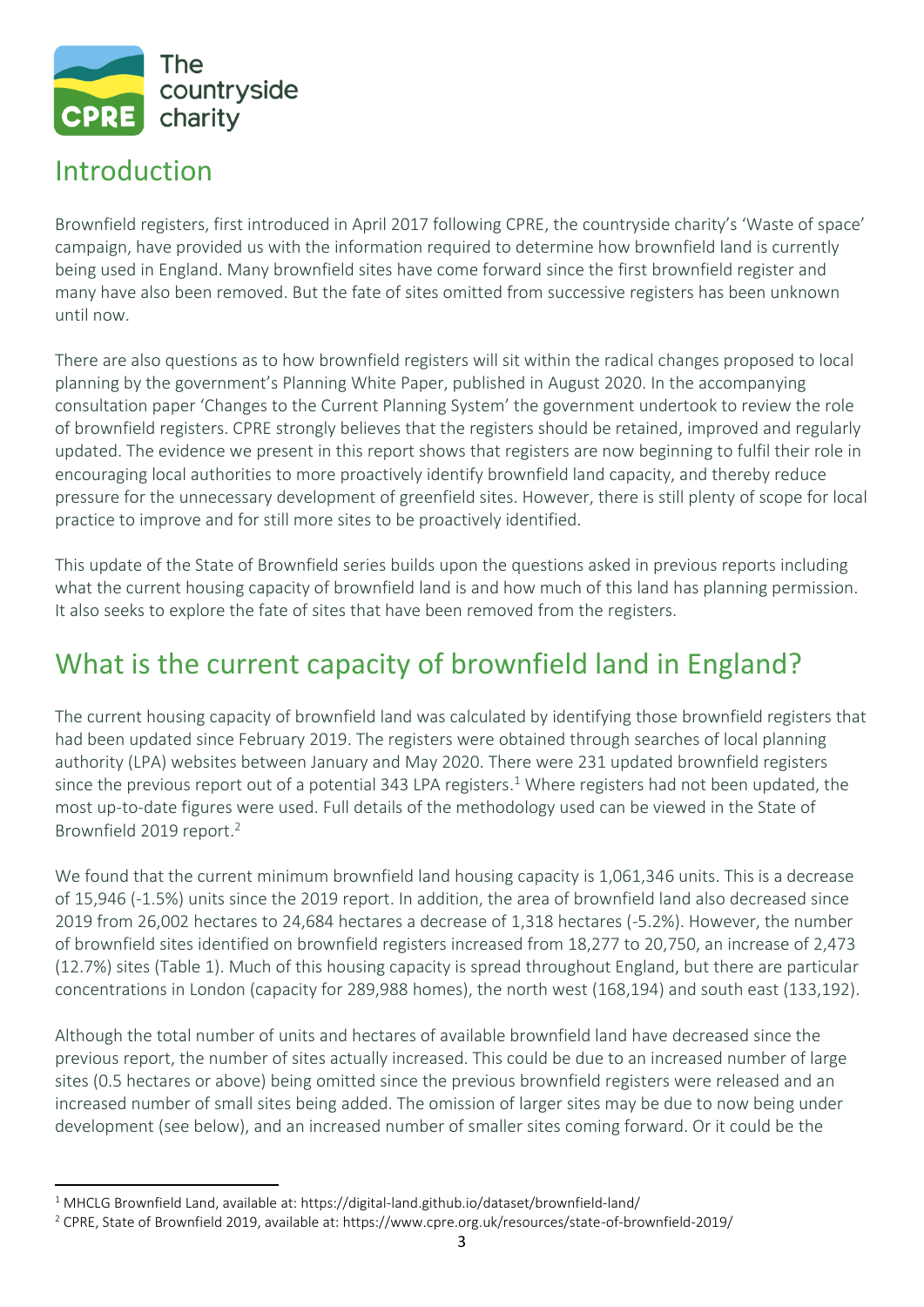

result of more accurate recording of land classified as 'brownfield', excluding any greenfield elements of the site in the register and resulting in smaller sites being brought forward (see below).

### How much of this land has planning permission?

Of the minimum brownfield land housing capacity, 565,564 units currently have planning permission (including those with outline permissions and reserved matters) (Table 2). Although the total housing capacity has decreased since 2019, there has been an increase of 29,779 housing units being granted permission, increasing the proportion of brownfield land on the registers with planning permission from 50% to 53%. This may be as a result of the removal of sites that have now been developed. It could also be indicative of the registers being refined to only contain land that is considered as brownfield (see below).

The Local Government Association, in February 2020, found that 1.034 million homes in total had been granted planning permission but not yet built.<sup>3</sup> If one subtracts from this figure the planning permissions shown on brownfield registers, this gives a figure of just over 468,000. If one then adds all the sites shown on brownfield registers as suitable for development, this means that brownfield sites and other unbuilt sites with planning permission could provide over 1.5 million new homes – meaning there is already enough available and suitable land<sup>4</sup> in the planning system to meet the government's 300,000 target for the rest of this parliament. This in turn raises questions as to the need for urgent fundamental reforms to speed up the planning system, as opposed to more carefully considered reforms introduced over a longer time scale, that make use of the strengths of the current system.

# How have brownfield registers changed since their introduction?

Precisely 767 brownfield registers have been published since 2016 by the 326 English local planning authorities (LPAs). Where more than one register had been published by an LPA, successive registers were used to identify the sites which had been excluded from later registers. Site references and addresses were used to determine which sites had been omitted from the registers, and ensured that it was identified when a site's reference had changed rather than been removed from the register.

The list of excluded sites was cross-checked with Glenigan's<sup>5</sup> construction database to establish whether the site may have been excluded from later registers due to it being brought forward for development. Matches with the database were determined using either the planning references, local housing land availability assessment (SHLAA or HELAA) reference or geocode, name and address of the site provided by the LPA.

 $\overline{a}$ 

<sup>3</sup> LGA, Housing backlog, available at: https://local.gov.uk/housing-backlog-more-million-homes-planning-permission-not-yet-built <sup>4</sup> Note that the criteria for including land on a brownfield land register include that development of the site must be achievable within 15 years, as well as being available and suitable. Most, but not all, registers also show whether a site can be developed or 'delivered' within five years in the opinion of a local authority. Not all sites may be considered 'deliverable' within five years, often because local authorities rely on large private housebuilders to build out development sites in most cases, and/or because supporting transport links or decontamination works are needed. CPRE's State of Brownfield 2019 report found that the majority of potential new houses (634,000 in total) on brownfield sites were identified as deliverable within the next five years, with 63% of newly identified sites (with capacity for 79,909 houses) also meeting this definition.

<sup>5</sup> Glenigan, https://www.glenigan.com/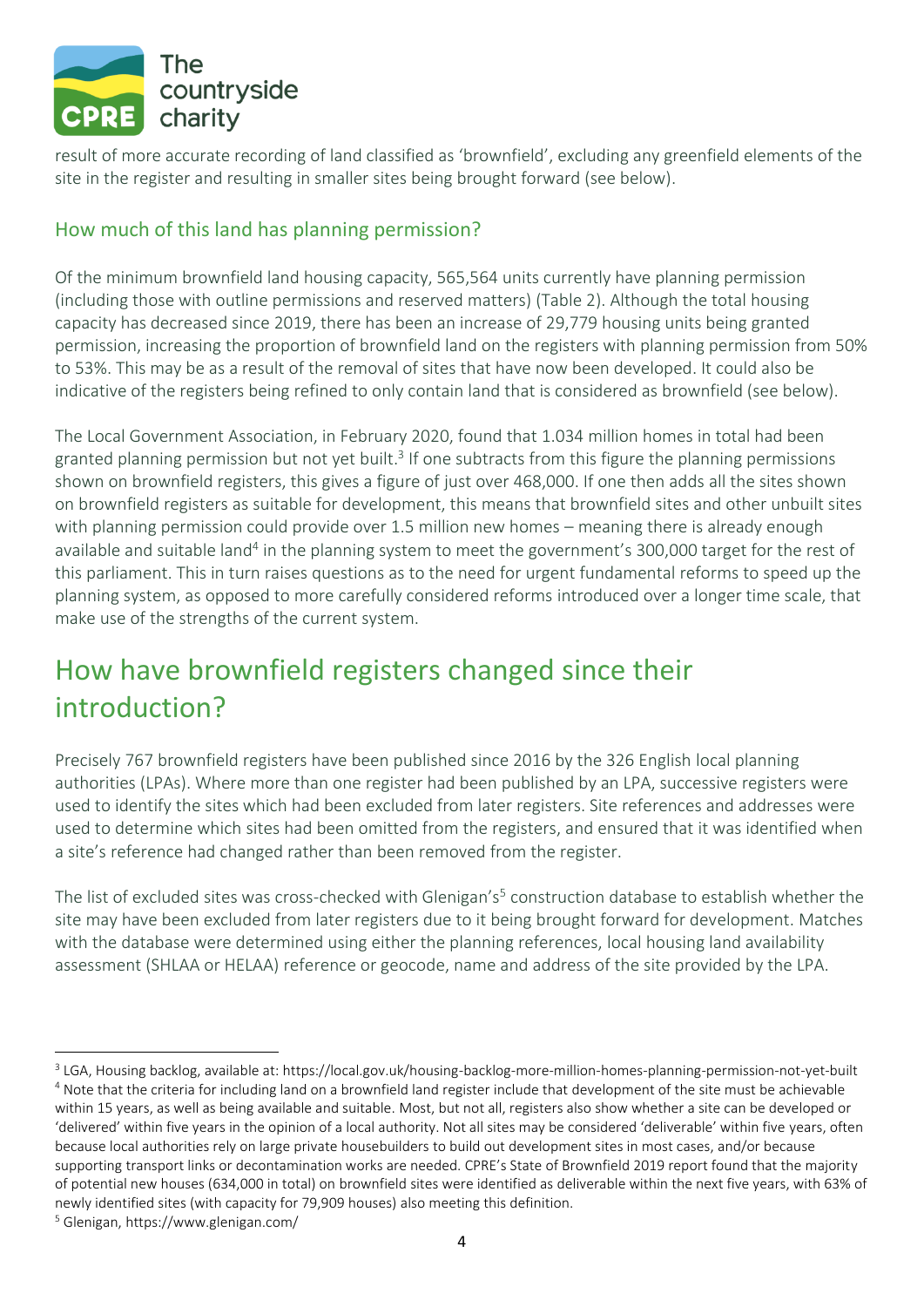

Successive comparison of the registers showed that there have been 7,383 sites added since the earliest registers and 4,694 sites omitted from later version of the registers. This provides a net addition of 2,689 sites added since the first registers (Table 4).

The average minimum dwellings on the most up-to-date registers was 54. Using this figure, the additional 2,689 sites will have provided land suitable for an additional 145,206 homes since the introduction of brownfield registers. This highlights the increasing value of brownfield registers in identifying suitable land for housing, ultimately allowing for the protection of greenfield land.

#### What has happened to sites that were removed from the registers?

Of the omitted sites, 2,844 could be matched to a project on Glenigan's construction database, 61% of all omitted sites. Regional breakdown of these removed sites can be seen in Table 5.

Small sites of 0.5 hectares or below made up over half (52%) of those omitted from the registers. Of these smaller sites, 1,655 (67%) could be matched against a development activity. Smaller sites may have also been omitted due to falling below the size threshold for inclusion in the registers.

Although large sites contributed the minority of omitted sites, they accounted for 96% of the 6,721 hectares of land on the omitted sites. Of these, 1,166 large sites omitted were matched with development activity, or 66% of the omitted land on sites of 0.5 hectares or more.

Omitted sites were also cross-referenced against the published OS database of greenfield and brownfield land. The analysis found that 10% of omitted sites were designated as greenfield, this rose to 16% for sites of 0.5 hectares or more. These sites may have been excluded from later editions of the registers if local authorities subsequently identified them as greenfield sites. This refining of the registers may be responsible in part for the reduction in housing capacity and hectares of brownfield land seen since the previous CPRE State of Brownfield report.

#### What is the housing capacity on omitted brownfield land?

Due to many brownfield sites being omitted from registers once they enter a stage of development, the housing capacity of this brownfield land contributes becomes unknown. MHCLG guidance says that if a site no longer needs to be listed, it should remain on the register for historical reasons and not be deleted. Instead, an 'end date' should be provided of when the site was developed or determined to be no longer suitable for development.

Analysis of the omitted sites that became projects, revealed that there was further capacity on this land of 122,823 housing units. Of these, completed sites provided 39,504 residential units (32%), while 27% of units were on sites that are currently under construction and 41% are on sites that have yet to start on site (Table 6).

Using this additional data and that obtained from the brownfield registers, this analysis shows that there is brownfield capacity for 1,144,665 housing units in England, not accounting for completed sites. However, this figure is likely to be higher due to this data only accounting for developments that are 10 or more units.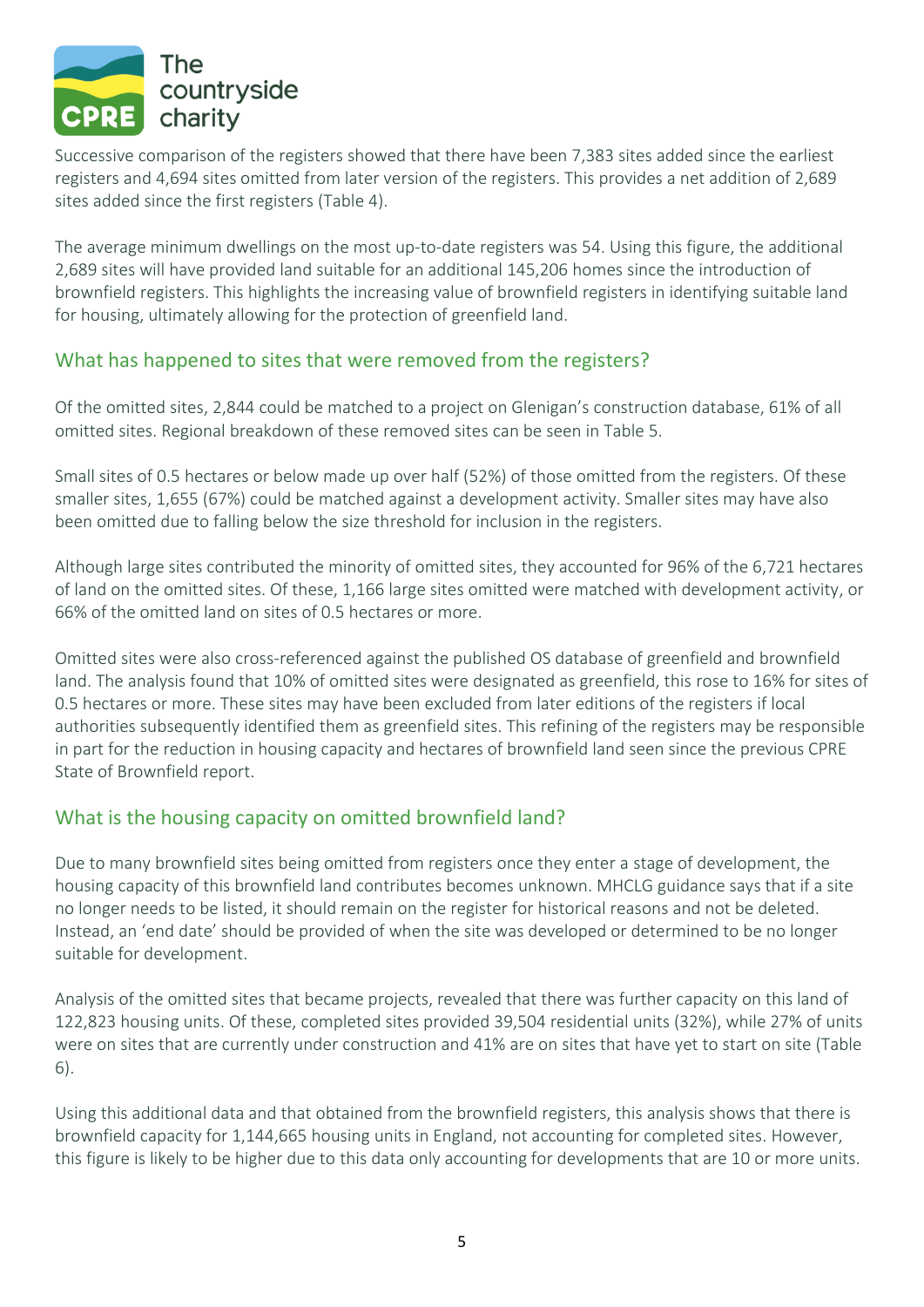

# What is the total minimum housing capacity on brownfield land?

This result shows that we do not have a clear picture of the total brownfield housing capacity within England, and the numbers presented in this report are likely a conservative estimate of its potential capacity. This is in line with the data which is presented by MHCLG,<sup>6</sup> which predicts that there is space for 1,334,329 potential dwellings on 36,700 hectares of England's brownfield land, significantly more than was found in this analysis.

While the MHCLG figure is obtained through first going through a pipeline process to correct the data supplied by LAs, the difference in figures presented here, demonstrates that brownfield registers are still not being used to their full potential, with data inaccuracies and improper use of the registers being a large barrier to this.

## Recommendations

- **T** Today, there is capacity for 1.3 million homes on brownfield land. The introduction of a stronger 'brownfield first' policy in any new planning system is crucial to ensure that these sites are built out before any development on greenfield land. The retention and improvement of brownfield registers and the development of a national brownfield map will be crucial in continuing to identify and harness this valuable resource.
- Housing investment funding should be reformed to encourage the regeneration of the Midlands and the North, allowing for the plentiful brownfield land resource to be effectively harnessed in areas of particular regeneration need.
- Local communities should be provided with sufficient time and stronger mechanisms for bringing brownfield land forward as a source of land supply, such as increased compulsory purchase powers. Local authorities should also have increased control of the order in which development land is built so that suitable brownfield sites are developed first.
- **Brownfield sites should be developed to high design standards and with a substantial proportion** of genuinely affordable homes to meet local needs, as well as the use of modern methods of construction which allow homes to be built more quickly.

 $\overline{\phantom{a}}$ <sup>6</sup> MHCLG, Brownfield land, available at: https://digital-land.github.io/dataset/brownfield-land/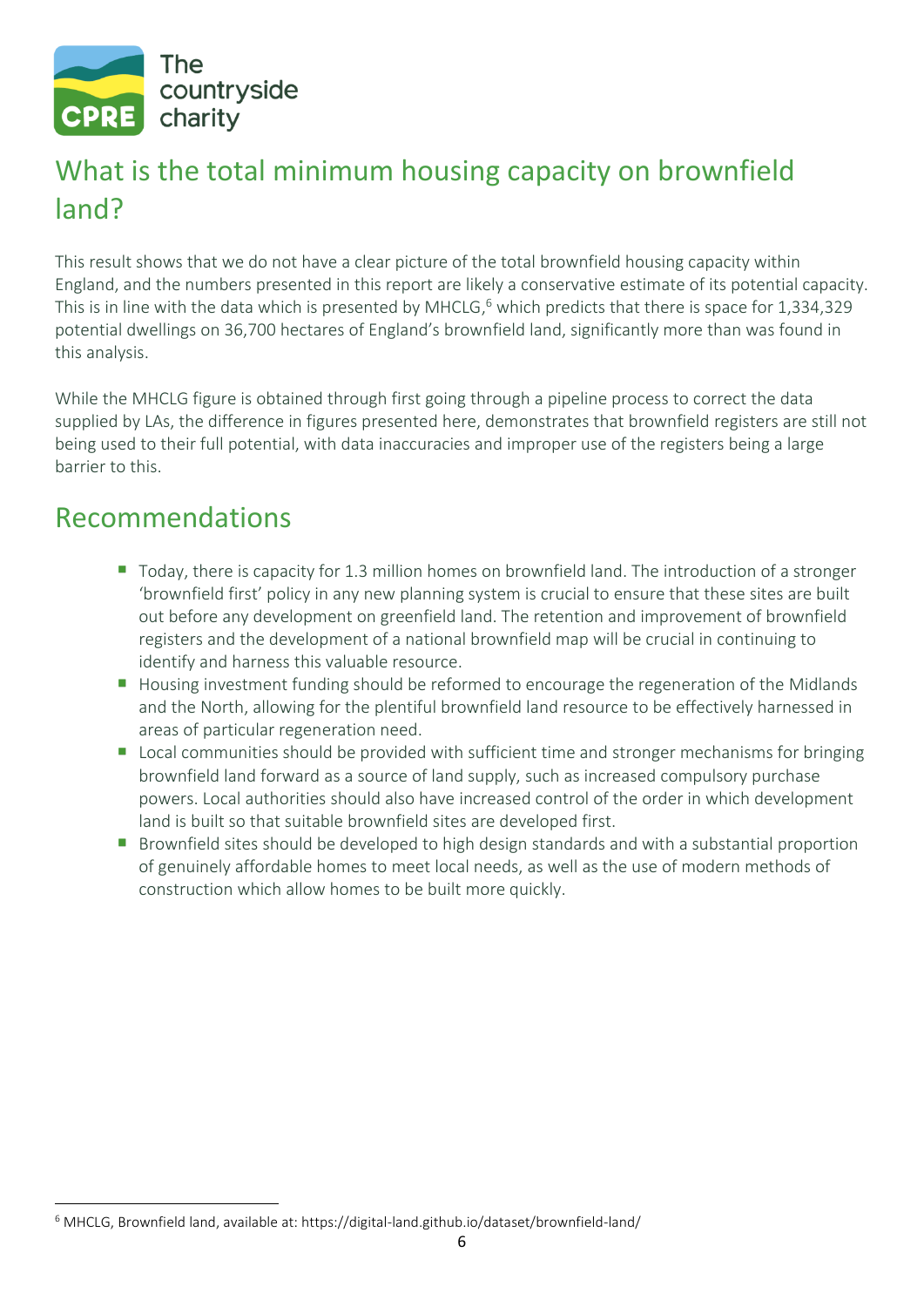

## Annex

Table 1. Shows and compares the number of sites, area and minimum housing capacity of brownfield registers published in 2020 and 2019.

|                       | Number of Sites Area (ha) |                 | <b>Minimum Housing</b><br>Capacity |
|-----------------------|---------------------------|-----------------|------------------------------------|
| <b>Total 2020</b>     | 20,750                    | 24,684          | 1,061,346                          |
| <b>Total 2019</b>     | 18,277                    | 26,002          | 1,077,292                          |
| Difference (% change) | 2,473 (12.7%)             | $-1,318(-5.2%)$ | $-15,946(-1.5%)$                   |

Table 2. Shows and compares the number of sites with planning permission and the resulting housing capacity with permission in 2020 and 2019.

|                       | Sites with<br>Permission | Housing capacity<br>with permission | Percentage of total<br>housing capacity with<br>permission |
|-----------------------|--------------------------|-------------------------------------|------------------------------------------------------------|
| 2020                  | 12,277                   | 565,564                             | 53%                                                        |
| 2019                  | 11,488                   | 535,785                             | 50%                                                        |
| Difference (% change) | 789 (6.8%)               | 29,779 (5.6%)                       | $+3%$                                                      |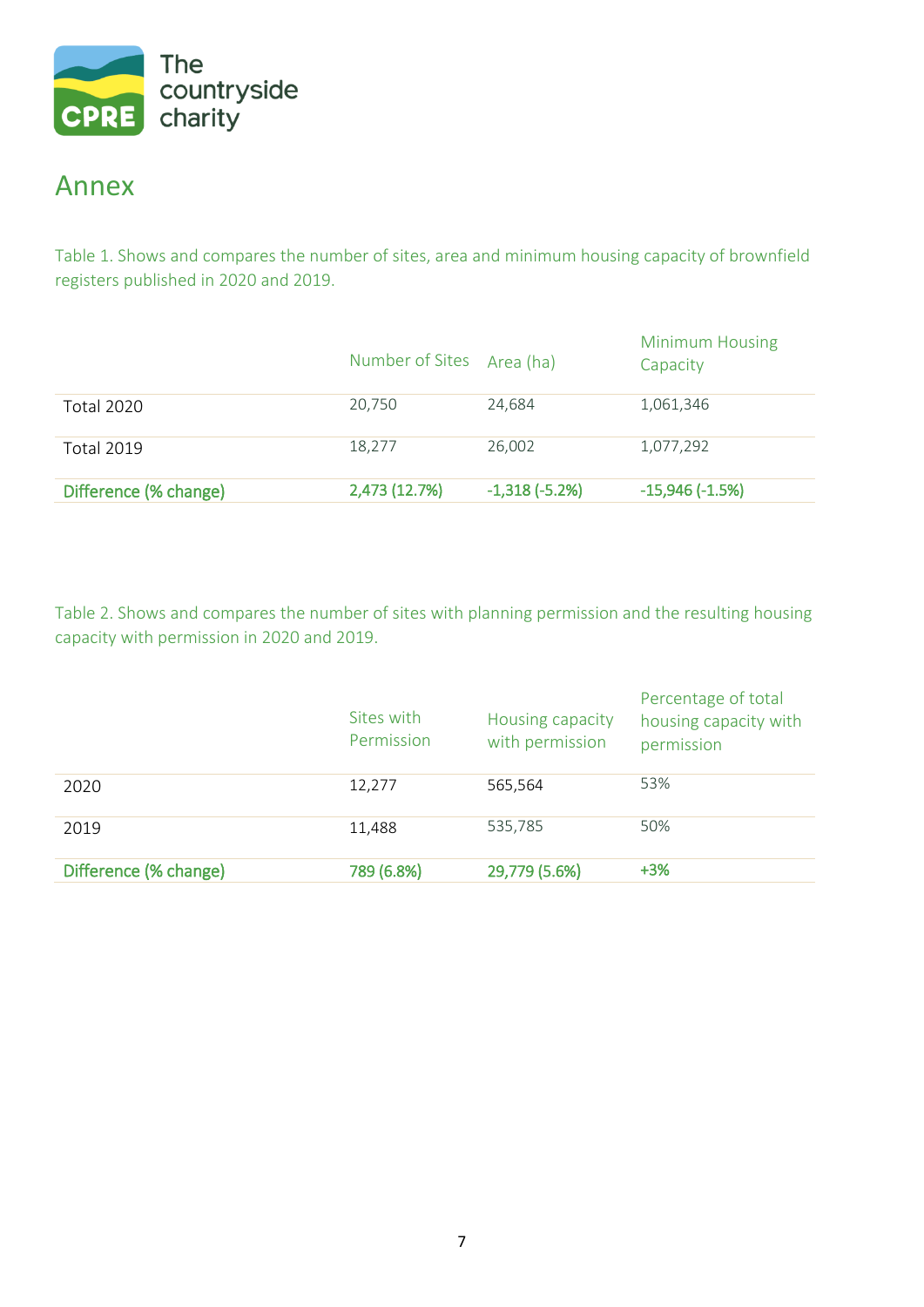

Table 3. Shows the number of sites, areas and minimum housing capacity and change since 2019 of brownfield land registers by regions of England.

|                          | Number of sites<br>(change since | Area (Ha) (change | Minimum housing<br>capacity (change |
|--------------------------|----------------------------------|-------------------|-------------------------------------|
|                          | 2019)                            | since 2019)       | since 2019)                         |
| Region                   |                                  |                   |                                     |
| East                     | 1,899 (149)                      | 3,442 (-998)      | 99,681 (-8,067)                     |
| East Midlands            | 1,268(60)                        | $2,107(-39)$      | 54,983 (-7,531)                     |
| London                   | 3,253 (256)                      | $2,401(-241)$     | 289,988 (2,937)                     |
| North East               | 790 (59)                         | 1,409 (167)       | 35,480 (136)                        |
| North West               | 2,833 (358)                      | 3,312(20)         | 168,194 (-15,569)                   |
| South East               | 3,271 (219)                      | 3,885(7)          | 133,192 (-11,175)                   |
| South West               | 2,031 (286)                      | 2,014 (269)       | 69,355 (-1,476)                     |
| West Midlands            | 3,266 (830)                      | $3,312(-2)$       | 99,880 (-2,986)                     |
| Yorkshire and the Humber | 2,125 (242)                      | $2,797(-132)$     | 110,592 (-3,354)                    |
| <b>Total</b>             | 20,750 (2,473)                   | 24,684 (-1,318)   | 1,061,346 (-15,946)                 |

Table 4. Shows the number of sites included in the first and latest brownfield registers.

|                                      | Number of sites |
|--------------------------------------|-----------------|
| Sites on earliest registers          | 18,018          |
| Sites on latest registers            | 20,707          |
| Sites omitted from latest registers  | 4,694           |
| Sites added since earliest registers | 7,383           |
| <b>Net additions</b>                 | 2,689           |